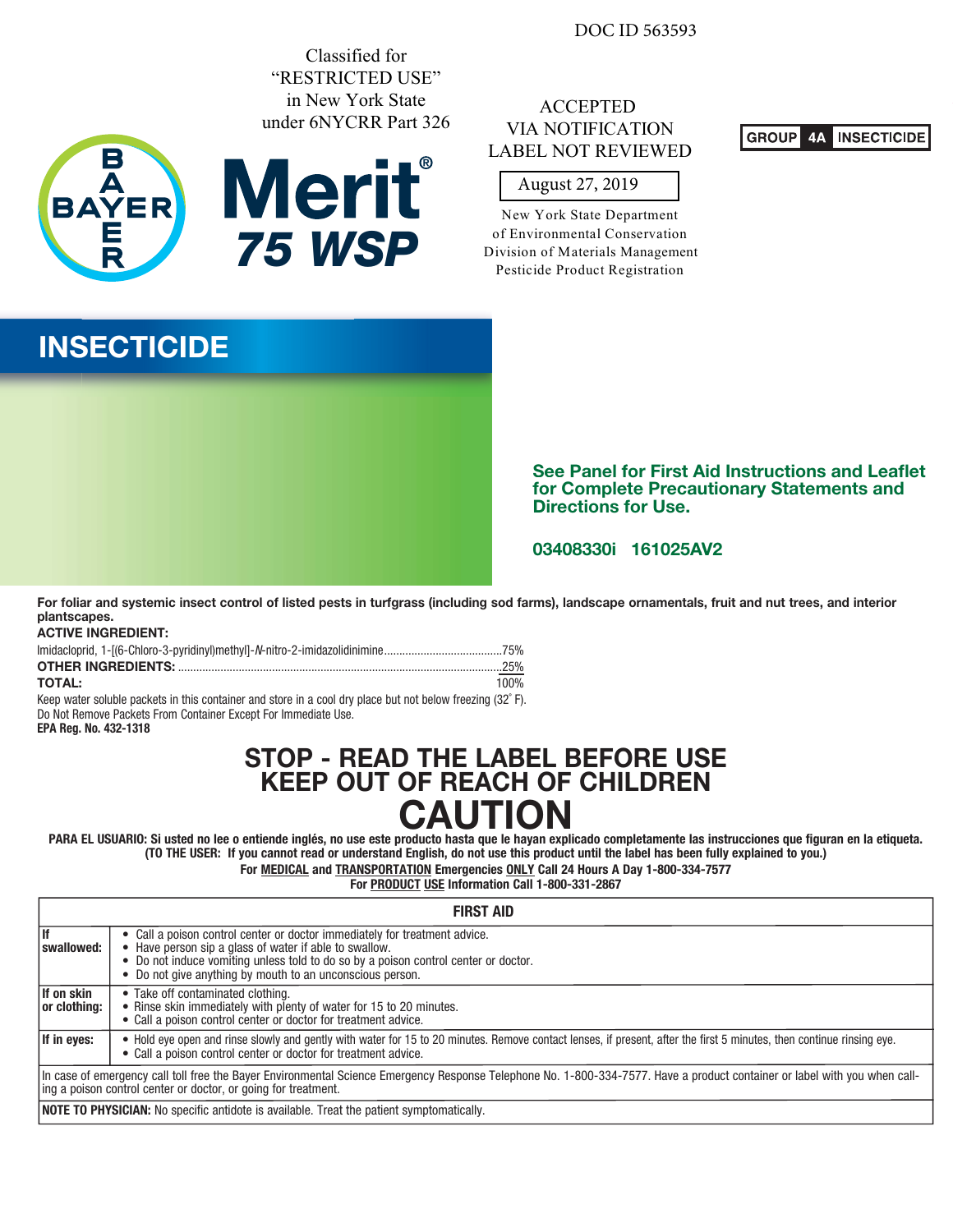# **PRECAUTIONARY STATEMENTS**

# **HAZARDS TO HUMANS AND DOMESTIC ANIMALS**

#### **CAUTION**

Harmful if swallowed, inhaled, or absorbed through skin. Causes eye irritation. Avoid contact with skin, eyes, or clothing. Avoid breathing dust or vapor. Wash thoroughly with soap and water after handling. Remove contaminated clothing and wash before reuse. Keep children or pets off treated area until spray is dry.

#### **PERSONAL PROTECTIVE EQUIPMENT (PPE)**

WPS USES: Applicators and Other Handlers who handle this product for any use covered by the Worker Protection Standard (40 CFR Part 170) - in general, agricultural plant uses e.g., use in sod farms, must wear:

- Long-sleeved shirt and long pants
- Chemical resistant gloves made of any waterproof material such as barrier laminate, butyl rubber, nitrile rubber, neoprene rubber, natural rubber, polyethylene, polyvinylchloride (PVC) or viton. If you want more options, follow the instructions for category A on an EPA chemical-resistance category selection chart.
- Shoes plus socks

**User should:**

Follow manufacturer's instructions for cleaning/maintaining personal protective equipment, PPE. If no such instructions for washables, use detergent and hot water. Keep and wash PPE separately from other laundry.

**Non-WPS USES:** Applicators and other handlers who handle this product for any use NOT covered by the Worker Protection Standard (40 CFR part 170) - in general, only agricultural plant uses are covered by the WPS, must wear:

• Shirt and pants • Gloves • Shoes plus socks

**Engineering controls statements:**

• When handlers use closed systems, enclosed cabs, or aircraft in a manner that meets the requirements listed in the Worker Protection Standard (WPS) for agricultural pesticides [40 CFR 170.240(d)(4-6)], the handler PPE requirements may be reduced or modified as specified in the WPS.

# **USER SAFETY RECOMMENDATIONS**

- Wash hands before eating, drinking, chewing gum, using tobacco, or using the toilet.
- Remove clothing immediately if pesticide gets inside. Then wash thoroughly and put on clean clothing.
- Remove PPE immediately after handling this product. Wash the outside of gloves before removing. As soon as possible, wash thoroughly and change into clean clothing.

#### **ENVIRONMENTAL HAZARDS**

This product is highly toxic to aquatic invertebrates. Do not apply directly to water, or to areas where surface water is present or to intertidal areas below the mean high water mark. Do not contaminate water when disposing of equipment washwaters.

This product is highly toxic to bees exposed to direct treatment or residues on blooming crops/plants or weeds. Do not apply this product or allow it to drift to blooming crops/plants or weeds if bees are foraging the treatment area. This chemical demonstrates the properties and characteristics associated with chemicals detected in groundwater. The use of this chemical in areas where soils are permeable, particularly where the water table is shallow, may result in groundwater contamination.

# **PROTECTION OF POLLINATORS**

**APPLICATION RESTRICTIONS EXIST FOR THIS PRODUCT BECAUSE OF RISK TO BEES AND OTHER INSECT POLLINATORS. FOLLOW APPLICATION RESTRICTIONS FOUND IN THE DIRECTIONS FOR USE TO PROTECT POLLINATORS.**

Look for the bee hazard icon in the Directions for Use for each application site for specific use restrictions and instructions to protect bees and other insect pollinators.

#### **This product can kill bees and other insect pollinators.**

Bees and other insect pollinators will forage on plants when they flower, shed pollen, or produce nectar.

Bees and other insect pollinators can be exposed to this pesticide from:

- Direct contact during foliar applications, or contact with residues on plant surfaces after foliar applications
- Ingestion of residues in nectar and pollen when the pesticide is applied as a seed treatment, soil, tree injection, as well as foliar applications.
- When Using This Product Take Steps To:
- Minimize exposure of this product to bees and other insect pollinators when they are foraging on pollinator attractive plants around the application site.<br>• Minimize drift of this product on to beebives or to off-site po
- Minimize drift of this product on to beehives or to off-site pollinator attractive habitat. Drift of this product onto beehives or off-site to pollinator attractive habitat can result in
- bee kills.

Information on protecting bees and other insect pollinators may be found at the Pesticide Environmental Stewardship website at:

http://pesticidestewardship.org/PollinatorProtection/Pages/default.aspx.

Pesticide incidents (for example, bee kills) should immediately be reported to the state/tribal lead agency. For contact information for your state, go to:

www.aapco.org/officials.html. Pesticide incidents should also be reported to the National Pesticide Information Center at: www.npic.orst.edu or directly to EPA at: beekill@epa.gov

#### **DIRECTIONS FOR USE**

#### **It is a violation of Federal law to use this product in a manner inconsistent with its labeling.**

Do not apply this product in a way that will contact workers or other persons, either directly or through drift. Only protected handlers may be in the area during application. For any requirements specific to your State or Tribe, consult the agency responsible for pesticide regulation.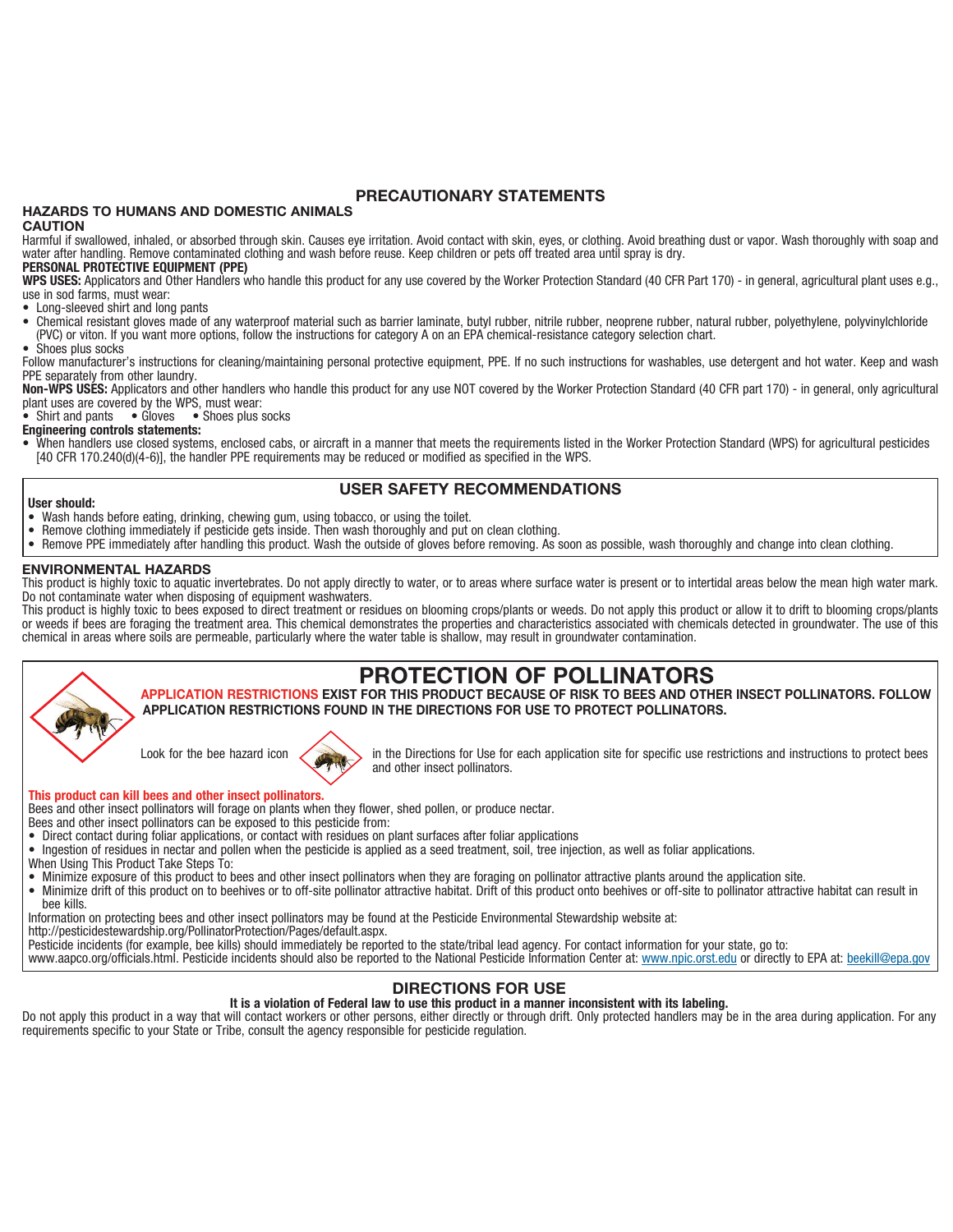# **SEE INDIVIDUAL SITES FOR SPECIFIC POLLINATOR PROTECTION APPLICATION RESTRICTIONS. IF NONE EXIST UNDER THE SPECIFIC SITE, FOR OUTDOOR FOLIAR APPLICATIONS, FOLLOW THESE APPLICATION DIRECTIONS.**



NON-AGRICULTURAL USES<br>Do not apply Merit<sup>®</sup> 75 WSP Insecticide while bees are foraging. Do not apply Merit 75 WSP Insecticide to plants that are flowering. Only apply after all<br>flower petals have fallen off.

Use Merit 75 WSP Insecticide as directed for sod farm production and on turfgrass and ornamentals on: residential home lawns, business and office complexes, shopping complexes,<br>multi-family residential complexes, golf cour

buildings; residential areas; interior plantscapes; municipal, city, state and national forested areas, and private wooded areas. **RESTRICTION:** Not for use in commercial greenhouses, nurseries, or on grasses grown for seed, or on commercial fruit and nut trees.

**RESISTANCE MANAGEMENT RECOMMENDATIONS** Some insects are known to develop resistance to insecticides after repeated use. As with any insecticide, the use of this product should conform to resistance management strategies established for the use area.

MERIT 75 WSP Insecticide contains a Group 4A insecticide. Insect biotypes with acquired or inherent resistance to Group 4A insecticides may eventually dominate the insect population if Group 4A insecticides are used repeatedly as the predominant method of control for targeted species.

#### **AGRICULTURAL USE REQUIREMENTS**

Use this product only in accordance with its labeling and with the Worker Protection Standard, 40 CFR Part 170. This Standard contains requirements for the protection of agricultural workers on farms, forests, nurseries, and greenhouses, and handlers of agricultural pesticides. It contains requirements for training, decontamination, notification, and emergency assistance. It also contains specific instructions and exceptions pertaining to the statements on this label about personal protective equipment (PPE) and restricted-entry interval.<br>The requirements in this box only apply Do not enter or allow worker entry into treated areas during the restricted-entry interval (REI) of 12 hours.

**Exception:** If the product is applied by drenching, the Worker Protection Standard, under certain circumstances, allows workers to enter the treated area if there will be no contact with anything that has been treated.

PPE required for early entry to treated areas that is permitted under the Worker Protection Standard and that involves contact with anything that has been treated, such as plants, soil, or water is:

• Coveralls

• Chemical resistant gloves made of any waterproof material such as barrier laminate, butyl rubber, nitrile rubber, neoprene rubber, natural rubber, polyethylene, polyvinylchloride (PVC) or viton.

• Shoes plus socks

# **NON-AGRICULTURAL USE REQUIREMENTS**

The requirements in this box apply to uses of this product that are NOT within the scope of the Worker Protection Standard for agricultural pesticides (40 CFR Part 170). The WPS<br>applies when this product is used to produce Keep children and pets off treated area until dry.

#### **APPLICATION TO TURFGRASS**

Use MERIT 75 WSP Insecticide for the control of soil inhabiting pests of turfgrass, Northern & Southern masked chafers, Cyclocephala borealis, C. immaculata, and/or C. lurida; Asiatic garden beetle, Maladera castanea; European chafer, *Rhizotroqus majalis*; Green June beetle, Cotinis nitida; May or June beetle, Phyllophaga spp.; Japanese beetle, Popillia *japonica*; Oriental beetle, *Anomala orientalis*; Billbugs, *Spherophorus* spp.; Annual bluegrass weevil, *Hyperodes* spp.; Black turfgrass ataenius, *Ataenius spretulus* and *Aphodius* spp.;<br>European Crane Fly Tipula, *p* 

control are achieved when applications are made preceding or during the egg laying period. The need for an application can be based on historical monitoring of the site, previous<br>records or experiences, current season adul by sufficient irrigation or rainfall to move the active ingredient through the thatch.

Do not apply when turfgrass areas are waterlogged or the soil is saturated with water. Adequate distribution of the active ingredient cannot be achieved when these conditions exist. The treated turf area must be in such a condition that the rainfall or irrigation will penetrate vertically in the soil profile.<br>**RESTRICTION:** Do not apply more than a total of 8.53 oz (0.4 lb of active ingredient) per ac

#### **APPLICATION EQUIPMENT FOR USE ON TURFGRASS**

Apply MERIT 75 WSP Insecticide in sufficient water to provide adequate distribution in the treated area. The use of accurately calibrated equipment normally used for the application<br>of turfgrass insecticides is required. U periodically to ensure that equipment is working properly.

**APPLICATION TO ORNAMENTALS**<br>MERIT 75 WSP Insecticide is for use on ornamentals in commercial and residential landscapes and interior plantscapes. MERIT 75 WSP Insecticide is a systemic product and will be<br>translocated upw foliar application or soil applications; including soil injection, drenches, and broadcast sprays. Foliar applications offer locally systemic activity against insect pests.

When making soil applications to plants with woody stems, systemic activity will be delayed until the active ingredient is translocated throughout the plant. In some cases, this translocation delay could take 60 days or longer. For this reason, make application prior to anticipated pest infestation to achieve optimum levels of control.

**RESTRICTION:** Outdoor applications cannot exceed a total of 8.53 oz (0.4 lb of active ingredient) per acre per year.

#### **ANT MANAGEMENT PROGRAMS**

Use MERIT 75 WSP Insecticide to control aphids, scale insects, mealybugs and other listed sucking pests on ornamentals to limit the honeydew available as a food source for ant pop-<br>ulations. MERIT 75 WSP Insecticide applic

# **APPLICATION EQUIPMENT FOR FOLIAR APPLICATIONS**

MERIT 75 WSP Insecticide mixes readily with water and may be used in many types of application equipment. Mix product with the required amount of water and apply as desired dependent upon the selected use pattern.

When making foliar applications on hard to wet foliage such as holly, pine, or ivy, the addition of a spreader/sticker is recommended. If concentrate or mist type spray equipment is

used, apply an equivalent amount of product on the area sprayed, as would be used in a dilute application.<br>MIXING: Within each container are clear inner packets containing MERIT 75 WSP Insecticide. The clear inner packet i

water to the desired level. Operate the agitator while mixing. Depending on the water temperature and the degree of agitation, the packets should be completely dissolved within a<br>RESTRICTION: Do not use MERIT 75 WSP Insect

MERIT 75 WSP Insecticide has been found to be compatible with commonly used fungicides, miticides, liquid fertilizers, and other commonly used insecticides. Check physical compatibility using the correct proportion of products in a small jar test if local experience is unavailable.<br>**RESTRICTION:** Do not apply through any irrigation system.

| DIRECTIONS FOR USE ON TURFGRASSES IN RESIDENTIAL, COMMERCIAL, AND INDUSTRIAL AREAS                                                                                                                 |                                                                                                                                                                                                                                                                                                                                                                                                                                                                                               |                                                                                                        |                                                                                                                                                                                                                                                    |                                                   |  |  |
|----------------------------------------------------------------------------------------------------------------------------------------------------------------------------------------------------|-----------------------------------------------------------------------------------------------------------------------------------------------------------------------------------------------------------------------------------------------------------------------------------------------------------------------------------------------------------------------------------------------------------------------------------------------------------------------------------------------|--------------------------------------------------------------------------------------------------------|----------------------------------------------------------------------------------------------------------------------------------------------------------------------------------------------------------------------------------------------------|---------------------------------------------------|--|--|
| <b>SITE</b>                                                                                                                                                                                        | <b>PEST</b>                                                                                                                                                                                                                                                                                                                                                                                                                                                                                   |                                                                                                        |                                                                                                                                                                                                                                                    | <b>APPLICATION RATE</b>                           |  |  |
| Turfgrasses<br>(Residential home<br>lawns, business<br>and office com-<br>plexes, shopping<br>complexes, multi-                                                                                    | Larvae of:<br>Annual bluegrass weevil<br>Asiatic garden beetle<br>Billbua<br><b>Black turfgrass ataenius</b>                                                                                                                                                                                                                                                                                                                                                                                  | Cutworm (suppression)<br>European chafer<br>European Crane Fly<br>Green June beetle<br>Japanese beetle | Northern masked chafer<br>Oriental beetle<br>Phyllophaga spp.<br>Southern masked chafer<br>For optimum control of grubs, billbugs, annual bluegrass weevil, and European crane fly larvae, make application prior to egg hatch of the target pest. | 1.6 oz<br>(1 Packet)<br>per 8,250 to 11,000 sq ft |  |  |
| family residential<br>complexes, golf                                                                                                                                                              | Be sure to read "Application Equipment for Use on Turfgrass" Section of this label.                                                                                                                                                                                                                                                                                                                                                                                                           |                                                                                                        |                                                                                                                                                                                                                                                    |                                                   |  |  |
| courses, airports,                                                                                                                                                                                 | Chinchbug (suppression)                                                                                                                                                                                                                                                                                                                                                                                                                                                                       | Mole cricket                                                                                           |                                                                                                                                                                                                                                                    | 1.6 oz (1 packet) per $8,250$ sq ft               |  |  |
| cemeteries,<br>parks, play-<br>grounds, athletic<br>fields)<br>According to change Androding I Francisco Antique of Annual Francisco Trail According to according the construction of continuation | For suppression of chinchbugs, make application prior to hatching of the first instar nymphs.<br>For control of mole crickets, make application prior to or during the peak egg hatch period. If application is not made prior to egg hatch or when adults or<br>large nymphs are present and actively tunneling, apply Merit 75 WSP Insecticide in combination with a remedial insecticide to minimize damage to turf.<br>Follow label instructions for other insecticides when tank mixing. |                                                                                                        |                                                                                                                                                                                                                                                    |                                                   |  |  |

Consult your local State Agricultural Experiment Station or State Extension Turf Specialists for more specific information regarding timing of application.<br>For optimum control, if rainfall does not occur within 24 hours af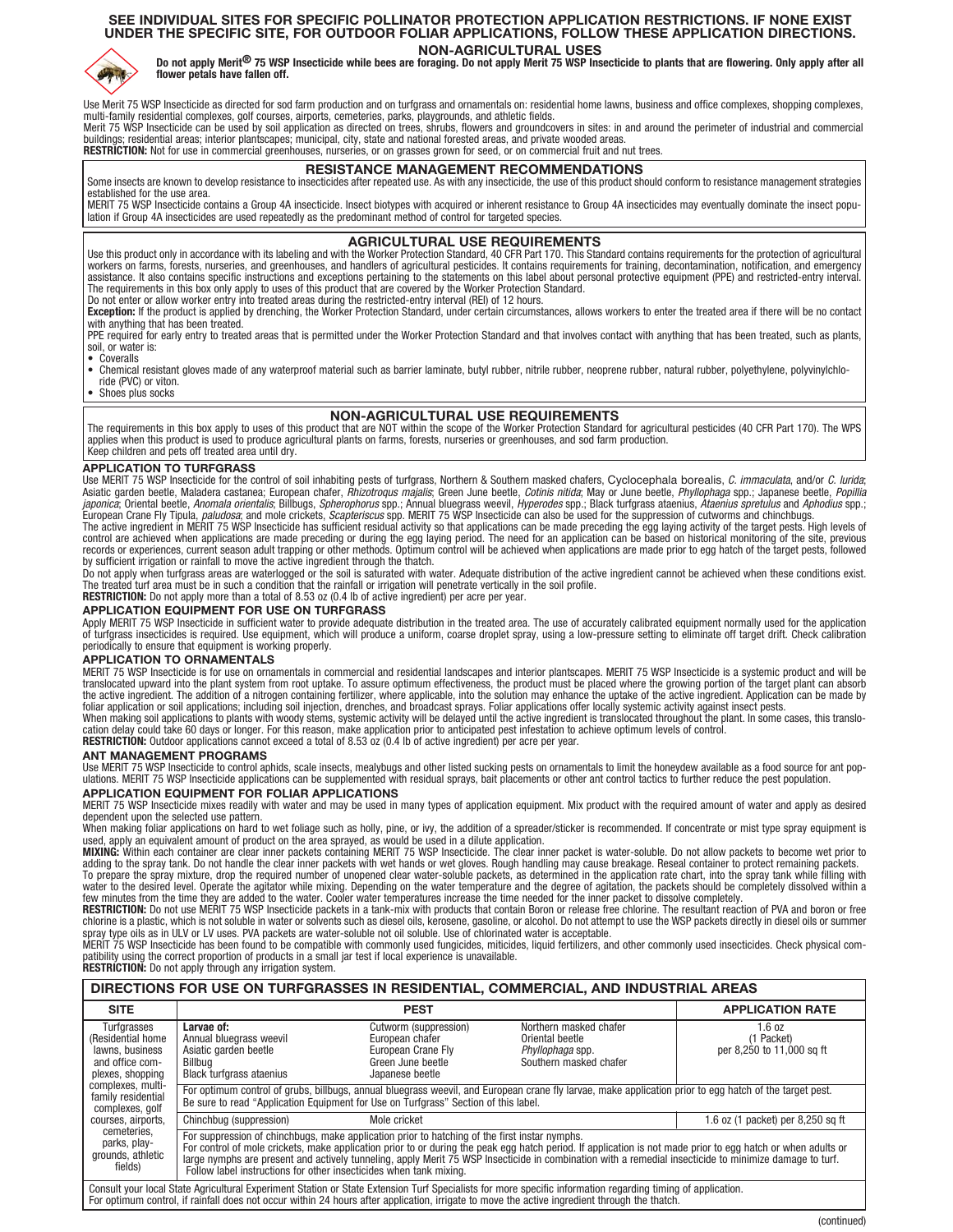# **DIRECTIONS FOR USE ON TURFGRASSES IN RESIDENTIAL, COMMERCIAL, AND INDUSTRIAL AREAS (cont.)**

#### **RESTRICTIONS:**

- Do not apply more than 8.53 oz (0.4 lb of active ingredient) per acre per year.
- Do not mow turf or lawn area until after sufficient irrigation or rainfall has occurred so that uniformity of application will not be affected.
- Do not allow this product to contact plants in bloom while bees are foraging the treatment area.
- Do not graze treated areas or use clippings from treated areas for feed or forage.
- Do not allow runoff or puddling of irrigation water following application.
- Keep children and pets off treated area until dry.
- Do not apply Merit 75 WSP Insecticide to areas which are water logged or saturated, which will not allow penetration into the root zone of the plant.

#### **DIRECTIONS FOR USE ON SOD FARMS PEST PEST APPLICATION RATE TURFGRASSES** (Sod Farms) **LARVAE OF:** Annual bluegrass weevil Asiatic garden beetle Billbug Black turfgrass ataenius Cutworm (suppression) European chafer European Crane Fly Green June beetle Japanese beetle 1.6 oz (1 Packet) per 8,250 to 11,000 sq ft For optimum control of grubs, billbugs, annual bluegrass weevil, and European crane fly larvae, make application prior to egg hatch of the target pest. Be sure to read "Application Equipment for Use on Turfgrass" Section of this label. Chinchbug (suppression) Mole cricket Mole cricket 1.6 oz (1 packet) per 8,250 sq ft For suppression of chinchbugs, make application prior to hatching of the first instar nymphs. For control of mole crickets, make application prior to or during the peak egg hatch period. If application is not made prior to egg hatch or when adults or large nymphs are present and actively tunneling, apply Merit 75 WSP Insecticide in combination with a remedial insecticide to minimize damage to turf. Follow label instructions for other insecticides when tank mixing. Northern masked chafer Oriental beetle Phyllophaga spp. Southern masked chafer **CROP** Consult your local State Agricultural Experiment Station or State Extension Turf Specialists for more specific information regarding timing of application. For optimum control, if rainfall does not occur within 24 hours after application, irrigate to move the active ingredient through the thatch. **RESTRICTIONS:**

• Do not apply more than 8.53 oz (0.4 lb of active ingredient) per acre per year.

- Do not allow this product to contact plants in bloom while bees are foraging the treatment area.
- Do not use for seed production.
- Do not allow runoff or puddling of irrigation water following application.

• Do not apply Merit 75 WSP Insecticide to areas which are water logged or saturated, which will not allow penetration into the root zone of the plant.

### **DIRECTIONS FOR APPLICATION TO OUTDOOR ORNAMENTALS IN RESIDENTIAL, COMMERCIAL, AND INDUSTRIAL LANDSCAPE AREAS**

| <b>SITE</b>                                                                        |                                                                                                                                              | <b>APPLICATION RATE</b>                                                                                                                                                                                                                                                                                        |                                                                               |                                                      |  |
|------------------------------------------------------------------------------------|----------------------------------------------------------------------------------------------------------------------------------------------|----------------------------------------------------------------------------------------------------------------------------------------------------------------------------------------------------------------------------------------------------------------------------------------------------------------|-------------------------------------------------------------------------------|------------------------------------------------------|--|
| l Trees<br>  Shrubs<br>Evergreens<br>l Flowers<br>Foliage plants<br>l Groundcovers | Adelgids (including hemlock woolly adelgid)<br>Aphids<br>Leaf-feeding beetles (Japanese beetle,<br>emerald ash borer and vine weevil adults) | Leaf-feeding bugs (including lace bugs, leaf<br>bugs, and plant bugs)<br>Leafhoppers, planthoppers, sharpshooters<br>(including glassy-winged sharpshooter) and<br>spittle bugs                                                                                                                                | Mealybugs<br>Psyllids<br>Sawfly larvae<br>Thrips (foliage only)<br>Whiteflies | $1.6$ oz $(1$ packet)<br>per<br>300 gallons of water |  |
|                                                                                    | Foliar Applications: Start treatments prior to establishment of high pest populations and reapply on an as needed basis.                     |                                                                                                                                                                                                                                                                                                                |                                                                               |                                                      |  |
|                                                                                    | White grub larvae<br>(such as Japanese beetle larvae, Chafers, <i>Phyllophaga</i> spp. Asiatic garden beetle, Oriental beetle)               | $1.6$ oz $(1$ packet)<br>per 8,250 to 11,000 sq ft                                                                                                                                                                                                                                                             |                                                                               |                                                      |  |
|                                                                                    |                                                                                                                                              | Broadcast Applications: Mix required amount of product in sufficient water to uniformly and accurately cover the area being treated. Do not use less than 2<br>gallons of water per 1,000 sq ft. For optimum control, irrigate thoroughly to incorporate Merit 75 WSP Insecticide into the upper soil profile. |                                                                               |                                                      |  |

**RESTRICTIONS:**

• **Follow application restrictions for Non-Agricultural Uses on page 1 to protect bees and other insect pollinators**

- Do not apply more than 8.53 oz (0.4 lb of active ingredient) per acre per year.
- Keep children and pets off treated area until dry.
- Do not apply this product, by any application method, to linden, basswood, or other Tilia species.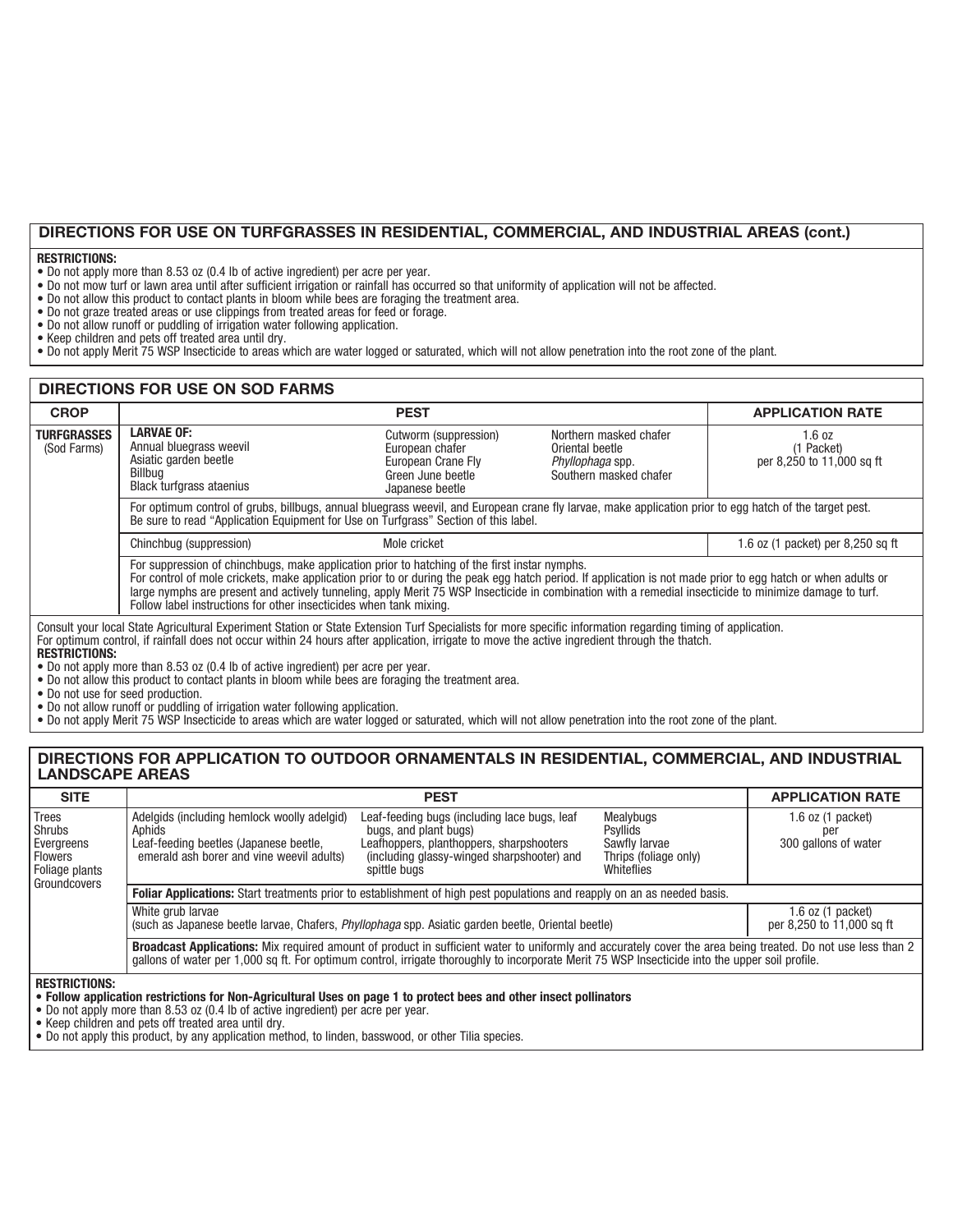# **DIRECTIONS FOR APPLICATION TO PLANTS GROWN INDOORS**

| <b>SITE</b>                                                                                                                                                                                                                                                                                                                                                                                                                                                                                                                                      |                                                                                                                                                                                                                                                         |  | <b>PEST</b>                                                                                                                                                                                                                                                                                                                                                            |                                                                      |                                        | <b>APPLICATION RATE</b>      |
|--------------------------------------------------------------------------------------------------------------------------------------------------------------------------------------------------------------------------------------------------------------------------------------------------------------------------------------------------------------------------------------------------------------------------------------------------------------------------------------------------------------------------------------------------|---------------------------------------------------------------------------------------------------------------------------------------------------------------------------------------------------------------------------------------------------------|--|------------------------------------------------------------------------------------------------------------------------------------------------------------------------------------------------------------------------------------------------------------------------------------------------------------------------------------------------------------------------|----------------------------------------------------------------------|----------------------------------------|------------------------------|
| Interior                                                                                                                                                                                                                                                                                                                                                                                                                                                                                                                                         | Adelgids (including hemlock woolly adelgid)                                                                                                                                                                                                             |  | Leaf-feeding bugs (including lace bugs, leaf bugs,                                                                                                                                                                                                                                                                                                                     |                                                                      | Mealybugs                              | 1.6 oz $(1$ packet)          |
| plantscapes                                                                                                                                                                                                                                                                                                                                                                                                                                                                                                                                      | Aphids                                                                                                                                                                                                                                                  |  | and plant bugs)                                                                                                                                                                                                                                                                                                                                                        |                                                                      | Psyllids                               | per                          |
|                                                                                                                                                                                                                                                                                                                                                                                                                                                                                                                                                  | Leaf-feeding beetles (Japanese beetle,<br>emerald ash borer and vine weevil adults)                                                                                                                                                                     |  | Leafhoppers, planthoppers, sharpshooters (including<br>glassy-winged sharpshooter) and spittle bugs                                                                                                                                                                                                                                                                    |                                                                      | Sawfly larvae<br>Thrips (foliage only) | 300 gallons of water         |
|                                                                                                                                                                                                                                                                                                                                                                                                                                                                                                                                                  |                                                                                                                                                                                                                                                         |  |                                                                                                                                                                                                                                                                                                                                                                        |                                                                      | Whiteflies                             |                              |
|                                                                                                                                                                                                                                                                                                                                                                                                                                                                                                                                                  | Foliar Applications: Start treatments prior to establishment of high pest populations and reapply on an as needed basis.                                                                                                                                |  |                                                                                                                                                                                                                                                                                                                                                                        |                                                                      |                                        |                              |
|                                                                                                                                                                                                                                                                                                                                                                                                                                                                                                                                                  | White grub larvae                                                                                                                                                                                                                                       |  |                                                                                                                                                                                                                                                                                                                                                                        |                                                                      |                                        | $1.6$ oz $(1$ packet)        |
|                                                                                                                                                                                                                                                                                                                                                                                                                                                                                                                                                  |                                                                                                                                                                                                                                                         |  | (such as Japanese beetle larvae, Chafers, Phyllophaga spp. Asiatic garden beetle, Oriental beetle)                                                                                                                                                                                                                                                                     |                                                                      |                                        | per 8,250 to 11,000 sq ft    |
|                                                                                                                                                                                                                                                                                                                                                                                                                                                                                                                                                  |                                                                                                                                                                                                                                                         |  | Broadcast Applications: Mix required amount of product in sufficient water to uniformly and accurately cover the area being treated. Do not use less than 2<br>gallons of water per 1,000 sq ft. For optimum control, irrigate thoroughly to incorporate Merit 75 WSP Insecticide into the upper soil profile                                                          |                                                                      |                                        |                              |
| <b>RESTRICTIONS:</b>                                                                                                                                                                                                                                                                                                                                                                                                                                                                                                                             | • Not for use in commercial greenhouse                                                                                                                                                                                                                  |  |                                                                                                                                                                                                                                                                                                                                                                        |                                                                      |                                        |                              |
|                                                                                                                                                                                                                                                                                                                                                                                                                                                                                                                                                  |                                                                                                                                                                                                                                                         |  | DIRECTIONS FOR APPLICATION TO TREES AND SHRUBS BY SOIL DRENCH AND SOIL INJECTION                                                                                                                                                                                                                                                                                       |                                                                      |                                        |                              |
| forested areas.                                                                                                                                                                                                                                                                                                                                                                                                                                                                                                                                  |                                                                                                                                                                                                                                                         |  | For use in and around the perimeter of industrial and commercial buildings, in residential and recreational areas, and in municipal, city, state, national, and private wooded and                                                                                                                                                                                     |                                                                      |                                        |                              |
| <b>Trees and Shrubs</b>                                                                                                                                                                                                                                                                                                                                                                                                                                                                                                                          |                                                                                                                                                                                                                                                         |  | 1.6 oz (1 packet) MERIT 75 WSP Insecticide per 24 to 48 inches of cumulative trunk diameter or 24 to 48 feet of cumulative shrub height                                                                                                                                                                                                                                |                                                                      |                                        |                              |
|                                                                                                                                                                                                                                                                                                                                                                                                                                                                                                                                                  | Adelgids (including hemlock woolly adelgid)                                                                                                                                                                                                             |  | Leaf-feeding bugs (including lace bugs, leaf bugs, and plant                                                                                                                                                                                                                                                                                                           |                                                                      | Leafminers                             | Royal palm bug               |
| Aphids                                                                                                                                                                                                                                                                                                                                                                                                                                                                                                                                           | Leaf-feeding beetles (including Japanese beetle and                                                                                                                                                                                                     |  | bugs)<br>Leafhoppers, planthoppers, sharpshooters (including glassy-                                                                                                                                                                                                                                                                                                   |                                                                      | Mealybugs<br>Pine tip moth larvae      | Sawfly larvae<br>Soft scales |
| vine weevil adults)                                                                                                                                                                                                                                                                                                                                                                                                                                                                                                                              |                                                                                                                                                                                                                                                         |  | winged sharpshooter) and spittle bugs                                                                                                                                                                                                                                                                                                                                  |                                                                      | Psyllids                               | Whiteflies                   |
| <b>Trees and Shrubs</b>                                                                                                                                                                                                                                                                                                                                                                                                                                                                                                                          |                                                                                                                                                                                                                                                         |  | 1.6 oz (1 packet) MERIT 75 WSP Insecticide per 24 inches of cumulative trunk diameter or 24 feet of cumulative shrub height                                                                                                                                                                                                                                            |                                                                      |                                        |                              |
|                                                                                                                                                                                                                                                                                                                                                                                                                                                                                                                                                  | Armored scales (including: camellia, false oleander, Florida red, oystershell, tea,                                                                                                                                                                     |  |                                                                                                                                                                                                                                                                                                                                                                        | Roundheaded borers (including Asian longhorned beetle)               |                                        |                              |
| and white peach scales)                                                                                                                                                                                                                                                                                                                                                                                                                                                                                                                          | Flatheaded borers (including emerald ash borer)                                                                                                                                                                                                         |  |                                                                                                                                                                                                                                                                                                                                                                        | Thrips (foliage only)<br>White grub, billbug, and root weevil larvae |                                        |                              |
| <b>Examples of single tree calculations:</b><br>To calculate the rate range with a 12 inch DBH tree:<br>$(12/48)$ * 1.6 oz (1 packet) = 0.4 oz per tree<br>$(12/24)$ * 1.6 oz (1 packet) = 0.8 oz per tree<br>If treating multiple trees at a similar rate, add the DBH of the trees together and divide by rate to be applied.<br>Example of multiple trees using similar rate of 48 (y): 3 trees with DBH of 8, 10, & 9 inches. Total cumulative inches of DBH is 27 (x).<br>$(27/48)$ * 1.6 oz (1 packet) = 0.9 oz total for all three trees. |                                                                                                                                                                                                                                                         |  |                                                                                                                                                                                                                                                                                                                                                                        |                                                                      |                                        |                              |
|                                                                                                                                                                                                                                                                                                                                                                                                                                                                                                                                                  |                                                                                                                                                                                                                                                         |  | Soil Injection: GRID SYSTEM: Space holes on 2.5 foot centers, in a grid pattern, extending to the drip line of the tree. CIRCLE SYSTEM: Apply in holes evenly spaced in circles, (use                                                                                                                                                                                  |                                                                      |                                        |                              |
|                                                                                                                                                                                                                                                                                                                                                                                                                                                                                                                                                  | more than one circle dependent upon the size of the tree) beneath the drip line of the tree extending in from that line. BASAL SYSTEM: Space injection holes evenly around the base<br>of the tree trunk no more than 6 to 12 inches out from the base. |  |                                                                                                                                                                                                                                                                                                                                                                        |                                                                      |                                        |                              |
|                                                                                                                                                                                                                                                                                                                                                                                                                                                                                                                                                  |                                                                                                                                                                                                                                                         |  | Mix required dosage in sufficient water to inject an equal amount of solution in each hole. Maintain a low pressure and use sufficient solution for distribution of the liquid into the<br>treatment zone. For optimum control, keep the treated area moist for 7 to 10 days. Do not use less than 4 holes per tree or shrub.                                          |                                                                      |                                        |                              |
|                                                                                                                                                                                                                                                                                                                                                                                                                                                                                                                                                  |                                                                                                                                                                                                                                                         |  | Soil Drench: Uniformly apply the dosage in no less than 10 gallons of water per 1000 square feet as a drench around the base of the tree, directed to the root zone. Remove plastic                                                                                                                                                                                    |                                                                      |                                        |                              |
|                                                                                                                                                                                                                                                                                                                                                                                                                                                                                                                                                  | or any other barrier that will stop solution from reaching the root zone.<br>For Control of Specified Borers: Application to trees already heavily infested may not prevent the eventual loss of the trees due to existing pest damage and tree stress. |  |                                                                                                                                                                                                                                                                                                                                                                        |                                                                      |                                        |                              |
|                                                                                                                                                                                                                                                                                                                                                                                                                                                                                                                                                  | <b>RESTRICTIONS:</b><br>• No Soil Injection Applications Allowed in Nassau or Suffolk Counties of New York.                                                                                                                                             |  |                                                                                                                                                                                                                                                                                                                                                                        |                                                                      |                                        |                              |
| . Do not apply more than 8.53 oz (0.4 lb active ingredient) per acre per year.                                                                                                                                                                                                                                                                                                                                                                                                                                                                   |                                                                                                                                                                                                                                                         |  |                                                                                                                                                                                                                                                                                                                                                                        |                                                                      |                                        |                              |
|                                                                                                                                                                                                                                                                                                                                                                                                                                                                                                                                                  | • Keep children and pets off treated area until dry.<br>. Do not apply Merit 75 WSP Insecticide to areas which are water logged or saturated, which will not allow penetration into the root zone of the plant.                                         |  |                                                                                                                                                                                                                                                                                                                                                                        |                                                                      |                                        |                              |
| • Do not apply this product, by any application method, to linden, basswood, or other Tilia species.                                                                                                                                                                                                                                                                                                                                                                                                                                             |                                                                                                                                                                                                                                                         |  |                                                                                                                                                                                                                                                                                                                                                                        |                                                                      |                                        |                              |
|                                                                                                                                                                                                                                                                                                                                                                                                                                                                                                                                                  |                                                                                                                                                                                                                                                         |  |                                                                                                                                                                                                                                                                                                                                                                        |                                                                      |                                        |                              |
|                                                                                                                                                                                                                                                                                                                                                                                                                                                                                                                                                  |                                                                                                                                                                                                                                                         |  | TREES: DIRECTIONS FOR SOIL APPLICATIONS FOR TREES WITH A 15 INCH OF TRUNK DIAMETER AT BREAST<br><b>HEIGHT (D.B.H.) OR GREATER TO TREAT THE PESTS LISTED BELOW</b>                                                                                                                                                                                                      |                                                                      |                                        |                              |
| listed below.                                                                                                                                                                                                                                                                                                                                                                                                                                                                                                                                    |                                                                                                                                                                                                                                                         |  | Use the following rates as a function of tree DBH. Apply 1.6 oz (1 packet) of Merit 75 WSP Insecticide per 12 to 48 inches of cumulative trunk diameter for tree(s) intended to be<br>treated. You may use the higher rate of 1.6 oz (1 packet) of Merit 75 WSP Insecticide per cumulative trunk diameter (12 inches to less than 24 inches) only to control the pests |                                                                      |                                        |                              |
|                                                                                                                                                                                                                                                                                                                                                                                                                                                                                                                                                  |                                                                                                                                                                                                                                                         |  | <b>RESTRICTION:</b> Do not apply more than 8.53 oz (0.4 lb active ingredient) per acre per year<br>$DBH =$ is measured 4.5 feet from the ground                                                                                                                                                                                                                        |                                                                      |                                        |                              |
| <b>Emerald Ash Borer</b>                                                                                                                                                                                                                                                                                                                                                                                                                                                                                                                         | Bronze birch borer<br><b>Alder Borer</b><br>Asian Longhorned Beetle<br>Eucalyptus Longhorned Borer                                                                                                                                                      |  |                                                                                                                                                                                                                                                                                                                                                                        |                                                                      |                                        |                              |
|                                                                                                                                                                                                                                                                                                                                                                                                                                                                                                                                                  | Calculation examples for a single tree with a DBH greater than 15 inches:                                                                                                                                                                               |  | Example equation: [x (total DBH inches of a tree)/y (cumulative trunk diameter rate to be applied)] * 1.6 oz (1 packet) = total oz of product per tree.                                                                                                                                                                                                                |                                                                      |                                        |                              |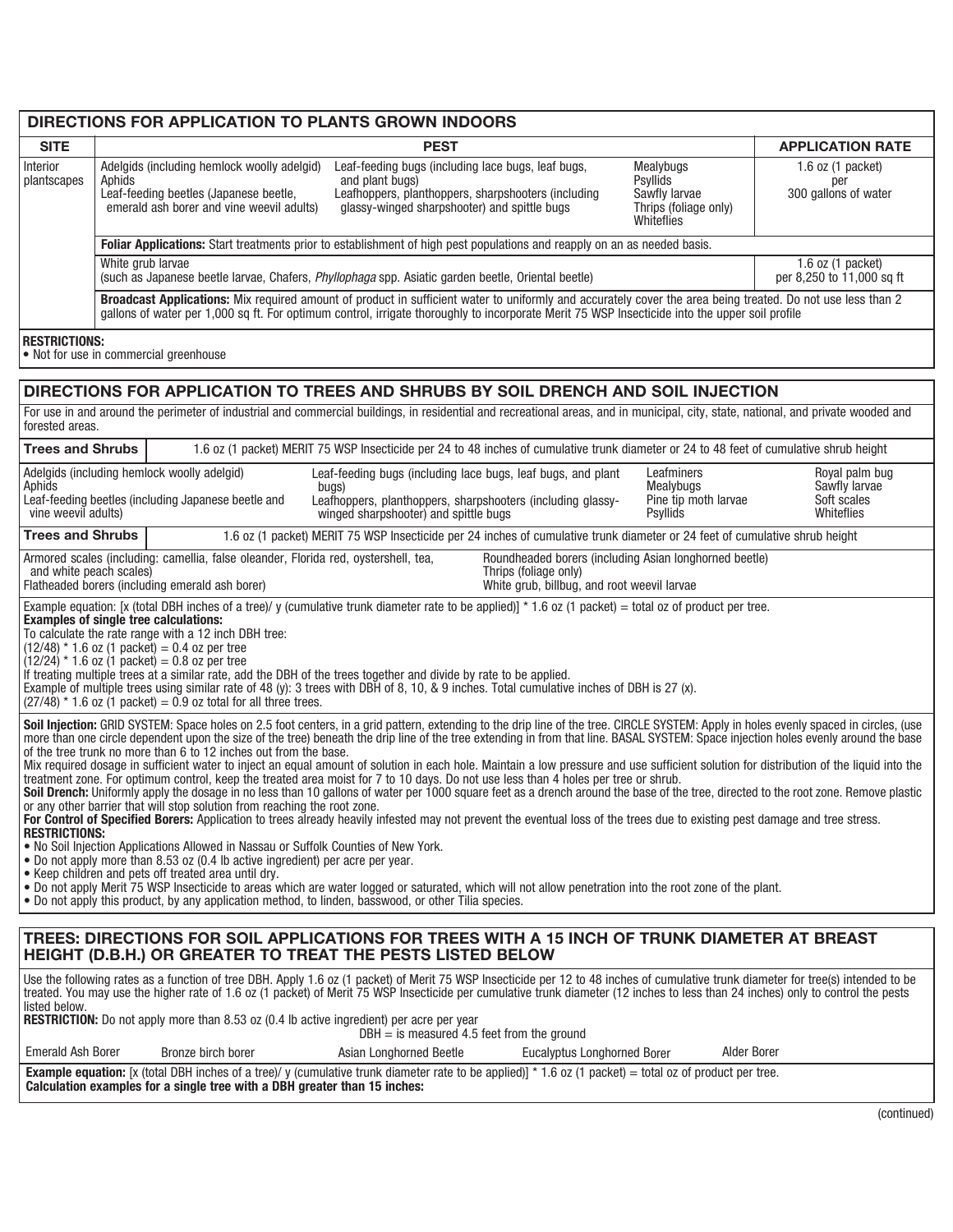### **TREES: DIRECTIONS FOR SOIL APPLICATIONS FOR TREES WITH A 15 INCH OF TRUNK DIAMETER AT BREAST HEIGHT (D.B.H.) OR GREATER TO TREAT THE PESTS LISTED BELOW (cont.)**

To calculate the higher rate range with a 30 inch DBH tree:

 $(30/12)$  \* 1.6 oz (1 packet) = 4 oz per tree

To calculate the lower rate range with a 30 inch DBH tree:

 $(30/48)$  \* 1.6 oz (1 packet) = 1 oz per tree

### **Calculation examples for multiple trees with a DBH greater than 15 inches:**

To calculate the higher rate range for multiple trees, add the DBH of the trees together and divide by rate to be applied.

Example of multiple trees using similar rate of 12 (y): 3 trees with DBH of 15, 20, & 25 inches. Total cumulative inches of DBH is 60 (x).

 $(60/12)$  \* 1.6 oz (1 packet) = 8 oz for all three trees.

To calculate the lower rate range for multiple trees, add the DBH of the trees together and divide by rate to be applied.

Example of multiple trees using similar rate of 48 (y): 3 trees with DBH of 15, 20, & 25 inches. Total cumulative inches of DBH is 60 (x).

 $(60/48)$  \* 1.6 oz (1 packet) = 2 oz for all three trees.

Soil Injection: GRID SYSTEM: Space holes on 2.5 foot centers, in a grid pattern, extending to the drip line of the tree. CIRCLE SYSTEM: Apply in holes evenly spaced in circles, (use more than one circle dependent upon the size of the tree) beneath the drip line of the tree extending in from that line. BASAL SYSTEM: Space injection holes evenly around the base of the tree trunk no more than 6 to 12 inches out from the base.

Mix required dosage in sufficient water to inject an equal amount of solution in each hole. Maintain a low pressure and use sufficient solution for distribution of the liquid into the treatment zone. For optimum control, keep the treated area moist for 7 to 10 days. Do not use less than 4 holes per tree or shrub.

Soil Drench: Uniformly apply the dosage in no less than 10 gallons of water per 1000 square feet as a drench around the base of the tree, directed to the root zone. Remove plastic or any other barrier that will stop solution from reaching the root zone.

1.6 oz (1 packet) MERIT 75 WSP Insecticide per 8,250 to 11,000 sq ft

For Control of Specified Borers: Application to trees already heavily infested may not prevent the eventual loss of the trees due to existing pest damage and tree stress. **RESTRICTIONS:**

• No Soil Injection Applications Allowed in Nassau or Suffolk Counties of New York.

• Do not apply more than 8.53 oz (0.4 lb active ingredient) per acre per year.

• Keep children and pets off treated area until dry.

• Do not apply Merit 75 WSP Insecticide to areas which are water logged or saturated, which will not allow penetration into the root zone of the plant.

• Do not apply this product, by any application method, to linden, basswood, or other Tilia species.

#### **DIRECTIONS FOR GROUND TREATMENT PREPLANTING**

#### **GROUND TREATMENT PREPLANTING**

Apply as a broadcast treatment and incorporate into the soil before planting.

#### **RESTRICTION:**

• Do not apply more than 8.53 oz (0.4 lb active ingredient) per acre per year.

• Keep children and pets off treated area until dry.

• Do not apply Merit 75 WSP Insecticide to areas which are water logged or saturated, which will not allow penetration into the root zone of the plant.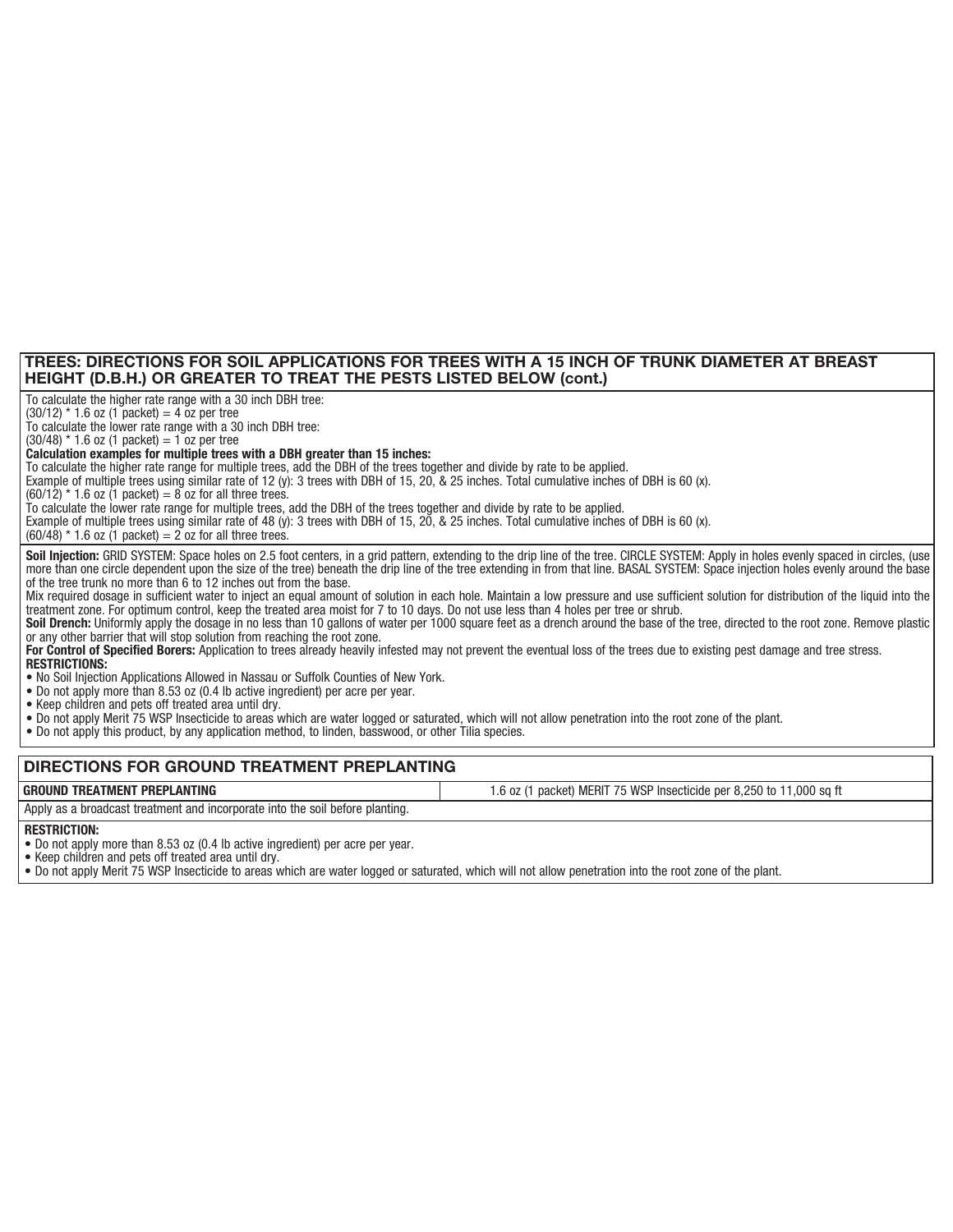| DIRECTIONS FOR FOLIAR APPLICATION TO POME FRUITS, PECANS, AND GRAPES GROWN IN RESIDENTIAL AREAS                                                                                                                                                                                                                                                                                                                                                                                                                                                                                                                                                                                                                                                                                                                                                                                                                                                                                                                                                                                                                                                                                                                                                                                                                                                                                                                                                                                                                                                                                                                                                                                                                                                                                                                                                                                                                                                                                                                                                                                                                                                                                                                                                                                                                                                                                                                                                                                                                                                                                                                                                                                                                                                                                                                                                                                                                                                                                                                                                                                                                                                                                                                                                                                       |                                                                                                                                                                                                                                                                                                                                                                                                                                                                                                                                                                                                                                                       |                                                                                                      |                                                                                                                                                                                                                                                                                                                                                                                                        |                               |                                                    |                                                                                                                                                                                                                                                                                                                                                                                                                                                                                                                                                                        |                                 |
|---------------------------------------------------------------------------------------------------------------------------------------------------------------------------------------------------------------------------------------------------------------------------------------------------------------------------------------------------------------------------------------------------------------------------------------------------------------------------------------------------------------------------------------------------------------------------------------------------------------------------------------------------------------------------------------------------------------------------------------------------------------------------------------------------------------------------------------------------------------------------------------------------------------------------------------------------------------------------------------------------------------------------------------------------------------------------------------------------------------------------------------------------------------------------------------------------------------------------------------------------------------------------------------------------------------------------------------------------------------------------------------------------------------------------------------------------------------------------------------------------------------------------------------------------------------------------------------------------------------------------------------------------------------------------------------------------------------------------------------------------------------------------------------------------------------------------------------------------------------------------------------------------------------------------------------------------------------------------------------------------------------------------------------------------------------------------------------------------------------------------------------------------------------------------------------------------------------------------------------------------------------------------------------------------------------------------------------------------------------------------------------------------------------------------------------------------------------------------------------------------------------------------------------------------------------------------------------------------------------------------------------------------------------------------------------------------------------------------------------------------------------------------------------------------------------------------------------------------------------------------------------------------------------------------------------------------------------------------------------------------------------------------------------------------------------------------------------------------------------------------------------------------------------------------------------------------------------------------------------------------------------------------------------|-------------------------------------------------------------------------------------------------------------------------------------------------------------------------------------------------------------------------------------------------------------------------------------------------------------------------------------------------------------------------------------------------------------------------------------------------------------------------------------------------------------------------------------------------------------------------------------------------------------------------------------------------------|------------------------------------------------------------------------------------------------------|--------------------------------------------------------------------------------------------------------------------------------------------------------------------------------------------------------------------------------------------------------------------------------------------------------------------------------------------------------------------------------------------------------|-------------------------------|----------------------------------------------------|------------------------------------------------------------------------------------------------------------------------------------------------------------------------------------------------------------------------------------------------------------------------------------------------------------------------------------------------------------------------------------------------------------------------------------------------------------------------------------------------------------------------------------------------------------------------|---------------------------------|
| <b>SITE</b><br><b>PEST</b><br><b>APPLICATION RATE</b>                                                                                                                                                                                                                                                                                                                                                                                                                                                                                                                                                                                                                                                                                                                                                                                                                                                                                                                                                                                                                                                                                                                                                                                                                                                                                                                                                                                                                                                                                                                                                                                                                                                                                                                                                                                                                                                                                                                                                                                                                                                                                                                                                                                                                                                                                                                                                                                                                                                                                                                                                                                                                                                                                                                                                                                                                                                                                                                                                                                                                                                                                                                                                                                                                                 |                                                                                                                                                                                                                                                                                                                                                                                                                                                                                                                                                                                                                                                       |                                                                                                      |                                                                                                                                                                                                                                                                                                                                                                                                        |                               |                                                    |                                                                                                                                                                                                                                                                                                                                                                                                                                                                                                                                                                        |                                 |
| <b>Pome Fruits</b><br>Apple<br>Pear<br>Crabapple<br>Loquat<br>Mayhaw                                                                                                                                                                                                                                                                                                                                                                                                                                                                                                                                                                                                                                                                                                                                                                                                                                                                                                                                                                                                                                                                                                                                                                                                                                                                                                                                                                                                                                                                                                                                                                                                                                                                                                                                                                                                                                                                                                                                                                                                                                                                                                                                                                                                                                                                                                                                                                                                                                                                                                                                                                                                                                                                                                                                                                                                                                                                                                                                                                                                                                                                                                                                                                                                                  | Pear (oriental)<br>Quince                                                                                                                                                                                                                                                                                                                                                                                                                                                                                                                                                                                                                             | Aphids (except Wooly apple aphid)<br>Leafhoppers (including glassy-winged sharpshooter)<br>Leafminer |                                                                                                                                                                                                                                                                                                                                                                                                        | Mealybugs*<br>San Jose Scale* | 1.6 oz<br>(1 packet) per 300 gal-<br>lons of water | 2.1 oz<br>per acre <sup>1</sup>                                                                                                                                                                                                                                                                                                                                                                                                                                                                                                                                        |                                 |
| control late stage larvae.                                                                                                                                                                                                                                                                                                                                                                                                                                                                                                                                                                                                                                                                                                                                                                                                                                                                                                                                                                                                                                                                                                                                                                                                                                                                                                                                                                                                                                                                                                                                                                                                                                                                                                                                                                                                                                                                                                                                                                                                                                                                                                                                                                                                                                                                                                                                                                                                                                                                                                                                                                                                                                                                                                                                                                                                                                                                                                                                                                                                                                                                                                                                                                                                                                                            |                                                                                                                                                                                                                                                                                                                                                                                                                                                                                                                                                                                                                                                       |                                                                                                      | Apply specified dosage as foliar spray as needed after petal-fall is complete.<br>For control of rosy apple aphid, apply prior to leafrolling caused by the pest.<br>For San Jose Scale, time applications to the crawler stage. Treat each generation.<br>For late season (preharvest) control of leafhopper species, apply MERIT 75 WSP Insecticide while most leafhoppers are in the nymphal stage. |                               |                                                    | For first generation leafminer control, make first application as soon as petal-fall is complete. Greatest leafminer control will result from the earliest possible application. For second<br>and succeeding generations of leafminer, optimal control is obtained from applications made early in the adult flight against egg and early instar larvae. A second application may<br>be required 10 days later if severe pressure continues or if generations are overlapping. A single application may result in suppression only. MERIT 75 WSP Insecticide will not |                                 |
| <b>RESTRICTIONS:</b>                                                                                                                                                                                                                                                                                                                                                                                                                                                                                                                                                                                                                                                                                                                                                                                                                                                                                                                                                                                                                                                                                                                                                                                                                                                                                                                                                                                                                                                                                                                                                                                                                                                                                                                                                                                                                                                                                                                                                                                                                                                                                                                                                                                                                                                                                                                                                                                                                                                                                                                                                                                                                                                                                                                                                                                                                                                                                                                                                                                                                                                                                                                                                                                                                                                                  | . Follow application restrictions for Non-Agricultural Uses on page 1 to protect bees and other insect pollinators.<br>• For optimal control of mealybug, ensure good spray coverage of the trunk and scaffolding limbs or other resting sites of the mealybug.<br>• Do not apply more than 2.1 oz per acre in a single application.<br>. Do not apply more than 8.53 oz (0.4 lb active ingredient) per acre per year<br>• Allow 10 or more days between applications.<br>• Allow at least 7 days between last application and harvest.<br>. *Not for use in California for control on pears.<br>• Keep children and pets off treated area until dry. |                                                                                                      |                                                                                                                                                                                                                                                                                                                                                                                                        |                               |                                                    |                                                                                                                                                                                                                                                                                                                                                                                                                                                                                                                                                                        |                                 |
| Pecans*                                                                                                                                                                                                                                                                                                                                                                                                                                                                                                                                                                                                                                                                                                                                                                                                                                                                                                                                                                                                                                                                                                                                                                                                                                                                                                                                                                                                                                                                                                                                                                                                                                                                                                                                                                                                                                                                                                                                                                                                                                                                                                                                                                                                                                                                                                                                                                                                                                                                                                                                                                                                                                                                                                                                                                                                                                                                                                                                                                                                                                                                                                                                                                                                                                                                               | Yellow pecan aphid<br><b>Black margined aphid</b>                                                                                                                                                                                                                                                                                                                                                                                                                                                                                                                                                                                                     |                                                                                                      | Pecan leaf phylloxera<br>Pecan spittlebug                                                                                                                                                                                                                                                                                                                                                              | Pecan stem phylloxera         |                                                    | $1.6$ oz (1 packet)<br>per 300 gal of water                                                                                                                                                                                                                                                                                                                                                                                                                                                                                                                            | 2.1 oz<br>per acre <sup>1</sup> |
| if needed.<br>rate may improve coverage.                                                                                                                                                                                                                                                                                                                                                                                                                                                                                                                                                                                                                                                                                                                                                                                                                                                                                                                                                                                                                                                                                                                                                                                                                                                                                                                                                                                                                                                                                                                                                                                                                                                                                                                                                                                                                                                                                                                                                                                                                                                                                                                                                                                                                                                                                                                                                                                                                                                                                                                                                                                                                                                                                                                                                                                                                                                                                                                                                                                                                                                                                                                                                                                                                                              |                                                                                                                                                                                                                                                                                                                                                                                                                                                                                                                                                                                                                                                       |                                                                                                      |                                                                                                                                                                                                                                                                                                                                                                                                        |                               |                                                    | Make foliar applications as pests begin to build before populations become extreme. Two applications at a 10 to 14 day interval may be required to achieve control. Scout and retreat<br>Thorough uniform coverage of foliage is necessary for optimal control. Addition of an organosilicone-based spray adjuvant at a rate not to exceed the adjuvant manufacturer's use                                                                                                                                                                                             |                                 |
| <b>RESTRICTIONS:</b>                                                                                                                                                                                                                                                                                                                                                                                                                                                                                                                                                                                                                                                                                                                                                                                                                                                                                                                                                                                                                                                                                                                                                                                                                                                                                                                                                                                                                                                                                                                                                                                                                                                                                                                                                                                                                                                                                                                                                                                                                                                                                                                                                                                                                                                                                                                                                                                                                                                                                                                                                                                                                                                                                                                                                                                                                                                                                                                                                                                                                                                                                                                                                                                                                                                                  | . Follow application restrictions for Non-Agricultural Uses on page 1 to protect bees and other insect pollinators.<br>. Do not apply more than a total of 6.3 oz of MERIT 75 WSP Insecticide per acre per year.<br>• Do not make more than 3 applications.<br>• Allow 10 or more days between applications.<br>• Allow at least 7 days between last application and harvest.<br>• Keep children and pets off treated area until dry.                                                                                                                                                                                                                 |                                                                                                      |                                                                                                                                                                                                                                                                                                                                                                                                        |                               |                                                    |                                                                                                                                                                                                                                                                                                                                                                                                                                                                                                                                                                        |                                 |
| spray solution per acre for large trees.                                                                                                                                                                                                                                                                                                                                                                                                                                                                                                                                                                                                                                                                                                                                                                                                                                                                                                                                                                                                                                                                                                                                                                                                                                                                                                                                                                                                                                                                                                                                                                                                                                                                                                                                                                                                                                                                                                                                                                                                                                                                                                                                                                                                                                                                                                                                                                                                                                                                                                                                                                                                                                                                                                                                                                                                                                                                                                                                                                                                                                                                                                                                                                                                                                              |                                                                                                                                                                                                                                                                                                                                                                                                                                                                                                                                                                                                                                                       |                                                                                                      | *Use on pecans not permitted in California unless directed by state-specific 24(c) supplemental labeling.                                                                                                                                                                                                                                                                                              |                               |                                                    | The amount of MERIT 75 WSP Insecticide required per acre will depend on tree size and volume of foliage present. The rate per acre is based on a standard of 400 gallons of dilute                                                                                                                                                                                                                                                                                                                                                                                     |                                 |
| <b>SITE</b>                                                                                                                                                                                                                                                                                                                                                                                                                                                                                                                                                                                                                                                                                                                                                                                                                                                                                                                                                                                                                                                                                                                                                                                                                                                                                                                                                                                                                                                                                                                                                                                                                                                                                                                                                                                                                                                                                                                                                                                                                                                                                                                                                                                                                                                                                                                                                                                                                                                                                                                                                                                                                                                                                                                                                                                                                                                                                                                                                                                                                                                                                                                                                                                                                                                                           |                                                                                                                                                                                                                                                                                                                                                                                                                                                                                                                                                                                                                                                       |                                                                                                      | <b>PEST</b>                                                                                                                                                                                                                                                                                                                                                                                            |                               |                                                    | <b>APPLICATION RATE</b>                                                                                                                                                                                                                                                                                                                                                                                                                                                                                                                                                |                                 |
| Grapes                                                                                                                                                                                                                                                                                                                                                                                                                                                                                                                                                                                                                                                                                                                                                                                                                                                                                                                                                                                                                                                                                                                                                                                                                                                                                                                                                                                                                                                                                                                                                                                                                                                                                                                                                                                                                                                                                                                                                                                                                                                                                                                                                                                                                                                                                                                                                                                                                                                                                                                                                                                                                                                                                                                                                                                                                                                                                                                                                                                                                                                                                                                                                                                                                                                                                |                                                                                                                                                                                                                                                                                                                                                                                                                                                                                                                                                                                                                                                       | Leafhoppers (including glassy-winged sharpshooter)                                                   |                                                                                                                                                                                                                                                                                                                                                                                                        | Mealybugs                     |                                                    | 1.6 oz (1 packet) per 300 gal of water                                                                                                                                                                                                                                                                                                                                                                                                                                                                                                                                 | 1.0 oz per acre                 |
|                                                                                                                                                                                                                                                                                                                                                                                                                                                                                                                                                                                                                                                                                                                                                                                                                                                                                                                                                                                                                                                                                                                                                                                                                                                                                                                                                                                                                                                                                                                                                                                                                                                                                                                                                                                                                                                                                                                                                                                                                                                                                                                                                                                                                                                                                                                                                                                                                                                                                                                                                                                                                                                                                                                                                                                                                                                                                                                                                                                                                                                                                                                                                                                                                                                                                       |                                                                                                                                                                                                                                                                                                                                                                                                                                                                                                                                                                                                                                                       |                                                                                                      | Apply specified dosage as a foliar spray using 200 gallons of water per acre.                                                                                                                                                                                                                                                                                                                          |                               |                                                    |                                                                                                                                                                                                                                                                                                                                                                                                                                                                                                                                                                        |                                 |
| <b>RESTRICTIONS:</b><br>. Follow application restrictions for Non-Agricultural Uses on page 1 to protect bees and other insect pollinators.<br>• Do not apply more than a total of 2.0 oz of MERIT 75 WSP Insecticide per acre per year.<br>• Allow at least 14 days between applications.<br>• Applications may be applied up to and including day of harvest.<br>• Keep children and pets off treated area until dry.                                                                                                                                                                                                                                                                                                                                                                                                                                                                                                                                                                                                                                                                                                                                                                                                                                                                                                                                                                                                                                                                                                                                                                                                                                                                                                                                                                                                                                                                                                                                                                                                                                                                                                                                                                                                                                                                                                                                                                                                                                                                                                                                                                                                                                                                                                                                                                                                                                                                                                                                                                                                                                                                                                                                                                                                                                                               |                                                                                                                                                                                                                                                                                                                                                                                                                                                                                                                                                                                                                                                       |                                                                                                      |                                                                                                                                                                                                                                                                                                                                                                                                        |                               |                                                    |                                                                                                                                                                                                                                                                                                                                                                                                                                                                                                                                                                        |                                 |
| <b>STORAGE AND DISPOSAL</b><br>Do not contaminate water, food, or feed by storage or disposal.<br>Pesticide Storage: Store in a cool, dry place and in such a manner as to prevent cross contamination with other pesticides, fertilizers, food, and feed. Store in original container and<br>out of the reach of children, preferably in a locked storage area. Handle and open container in a manner as to prevent spillage. If the container is leaking, invert to prevent leakage.<br>If container is leaking or material spilled for any reason or cause, carefully dam up spilled material to prevent runoff. Refer to Precautionary Statements on label for hazards associated<br>with the handling of this material. Do not walk through spilled material. Absorb spilled material with absorbing type compounds and dispose of as directed for pesticides below. In<br>spill or leak incidents, keep unauthorized people away. You may contact the Bayer Environmental Science Emergency Response Team for decontamination procedures or any other<br>assistance that may be necessary. The Bayer Environmental Science Emergency Response Telephone No. is 1-800-334-7577 or contact Chemtrec at 1-800-424-9300.<br>Pesticide Disposal: Wastes resulting from the use of this product may be disposed of on site or at an approved waste disposal facility.<br>Container Handling: Nonrefillable container. Do not reuse or refill this container. Completely empty container into application equipment. Offer for recycling, if available or dispose<br>of empty container in a sanitary landfill, by incineration or, if allowed by State and local authorities, by burning. If burned, stay out of smoke.<br>[Container Disposal Statement For Merit Mega Mini Drum]: Nonrefillable container. Do not reuse or refill this container. Triple rinse container (or equivalent) promptly after<br>emptying.<br>Triple rinse as follows: Empty the remaining contents into application equipment or a mix tank. Fill the container 1/4 full with water and recap. Shake for 10 seconds. Pour rinsate<br>into application equipment or a mix tank or store rinsate for later use or disposal. Drain for 10 seconds after the flow begins to drip. Repeat this procedure two more times.<br>Offer for recycling, if available or dispose of empty container in a sanitary landfill, by incineration or, if allowed by State and local authorities, by burning. If burned, stay out of smoke.<br><b>IMPORTANT: READ BEFORE USE</b><br>Read the entire Directions for Use, Conditions, Disclaimer of Warranties and Limitations of liability before using this product.<br>If terms are not acceptable, return the unopened product container at once. By using this product, user or buyer accepts the following Conditions, Disclaimer of Warranties and<br>Limitations of Liability.<br><b>CONDITIONS:</b> The directions for use of this product are believed to be adequate and must be followed carefully. However, it is impossible to eliminate all risks associated with the use<br>of this product. Ineffectiveness, plant injury or other property damage, or other unintended consequences may result because of factors beyond the control of Bayer CropScience LP |                                                                                                                                                                                                                                                                                                                                                                                                                                                                                                                                                                                                                                                       |                                                                                                      |                                                                                                                                                                                                                                                                                                                                                                                                        |                               |                                                    |                                                                                                                                                                                                                                                                                                                                                                                                                                                                                                                                                                        |                                 |

such as weather conditions, presence of other materials or the manner of use or application. All such risks shall be assumed by the user or buyer. **DISCLAIMER OF WARRANTIES:** TO THE EXTENT CONSISTENT WITH APPLICABLE LAW, BAYER CROPSCIENCE LP MAKES NO OTHER WARRANTIES, EXPRESS OR IMPLIED, OF MER-CHANTABILITY OR OF FITNESS FOR A PARTICULAR PURPOSE OR OTHERWISE, THAT EXTEND BEYOND THE STATEMENTS MADE ON THIS LABEL. No agent of Bayer CropScience is authorized to make any warranties beyond those contained herein or to modify the warranties contained herein. TO THE EXTENT CONSISTENT WITH APPLICABLE LAW, BAYER CROP-SCIENCE LP DISCLAIMS ANY liability whatsoever for special, incidental or consequential damages, resulting from the use or handling of this product.

**LIMITATIONS OF LIABILITY:** TO THE EXTENT CONSISTENT WITH APPLICABLE LAW, THE EXCLUSIVE REMEDY OF THE USER OR BUYER FOR ANY AND ALL LOSSES, INJURIES OR DAM-AGES RESULTING FROM THE USE OR HANDLING OF THIS PRODUCT, WHETHER IN CONTRACT, WARRANTY, TORT, NEGLIGENCE, STRICT LIABILITY OR OTHERWISE, SHALL NOT EXCEED THE PURCHASE PRICE PAID, OR AT BAYER CROPSCIENCE LP'S ELECTION, THE REPLACEMENT OF PRODUCT.

Bayer (reg'd), the Bayer Cross (reg'd) and Merit® are registered trademarks of Bayer. Viton® is a registered trademark of The Chemours Company.

**Produced for: Bayer Environmental Science A Division of Bayer CropScience LP 5000 CentreGreen Way, Suite 400 Cary, NC 27513**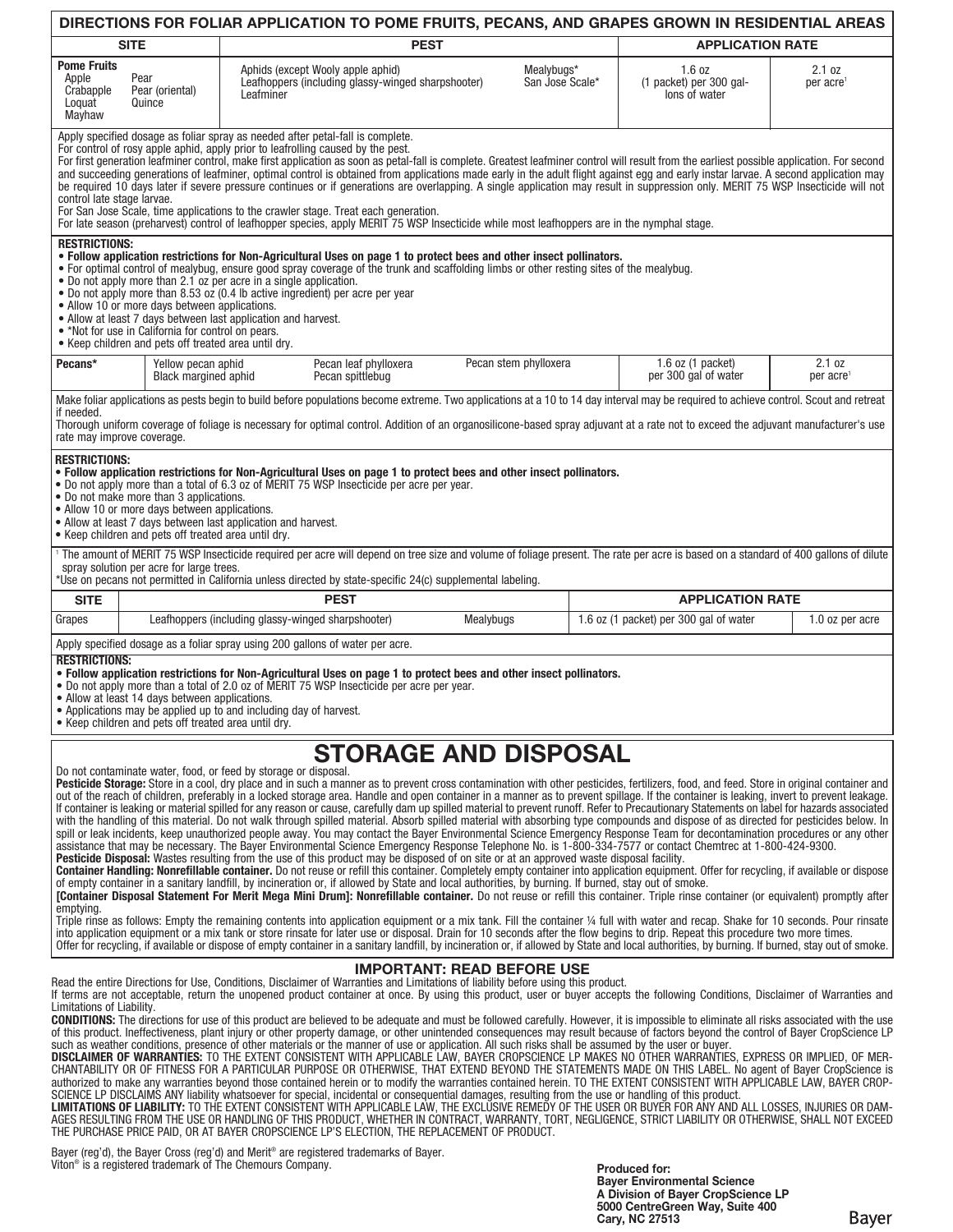**GROUP 4A INSECTICIDE** 

**3/8"**



# **INSECTICIDE**

| For foliar and systemic insect control of listed pests in turfgrass<br>(including sod farms), landscape ornamentals, fruit and nut trees, and<br>interior plantscapes                                                                                                                                        |
|--------------------------------------------------------------------------------------------------------------------------------------------------------------------------------------------------------------------------------------------------------------------------------------------------------------|
| <b>ACTIVE INGREDIENT:</b>                                                                                                                                                                                                                                                                                    |
| Imidacloprid, 1-[(6-Chloro-3-pyridinyl)methyl]-                                                                                                                                                                                                                                                              |
|                                                                                                                                                                                                                                                                                                              |
| <b>OTHER INGREDIENTS: 25%</b> 25%                                                                                                                                                                                                                                                                            |
| <b>TOTAL:</b><br>100%                                                                                                                                                                                                                                                                                        |
| Keep water soluble packets in this container and store in a cool dry place but not below<br>freezing $(32^{\circ}F)$ .                                                                                                                                                                                       |
| Do Not Remove Packets From Container Except For Immediate Use.<br><b>EPA Est. No. 33967-NJ-1</b><br><b>EPA Reg. No. 432-1318</b>                                                                                                                                                                             |
| <b>STOP - READ THE LABEL BEFORE USE</b><br><b>KEEP OUT OF REACH OF CHILDREN</b>                                                                                                                                                                                                                              |
| <b>CAUTION</b>                                                                                                                                                                                                                                                                                               |
| PARA EL USUARIO: Si usted no lee o entiende inglés, no use este producto hasta que le<br>hayan explicado completamente las instrucciones que figuran en la etiqueta.<br>(TO THE USER: If you cannot read or understand English, do not use this product until<br>the label has been fully explained to you.) |
| See Panel for First Aid Instructions and Booklet for Complete Precautionary Statements and Directions for Use.                                                                                                                                                                                               |
| For MEDICAL and TRANSPORTATION Emergencies ONLY Call 24 Hours A Day<br>1-800-334-7577                                                                                                                                                                                                                        |
| For PRODUCT USE Information Call 1-800-331-2867                                                                                                                                                                                                                                                              |
| <b>FIRST AID</b>                                                                                                                                                                                                                                                                                             |

|                           | FINDI AID                                                                                                                                                                                                                                                                              |
|---------------------------|----------------------------------------------------------------------------------------------------------------------------------------------------------------------------------------------------------------------------------------------------------------------------------------|
| <b>If</b><br>swallowed    | • Call a poison control center or doctor immediately for treatment advice.<br>• Have person sip a glass of water if able to swallow.<br>• Do not induce vomiting unless told to do so by a poison control center or doctor.<br>Do not give anything by mouth to an unconscious person. |
| If on skin<br>or clothing | • Take off contaminated clothing.<br>• Rinse skin immediately with plenty of water for 15 - 20 minutes.<br>Call a poison control center or doctor for treatment advice.                                                                                                                |
| If in eyes                | Hold eye open and rinse slowly and gently with water for 15 - 20 minutes.<br>Remove contact lenses, if present, after the first 5 minutes, then continue rinsing eye.<br>• Call a poison control center or doctor for treatment advice.                                                |
|                           | In case of emergency call toll free the Bayer Environmental Science Emergency Response Telephone<br>No. 1-800-334-7577. Have a product container or label with you when calling a poison control<br>center or doctor, or going for treatment.                                          |
|                           | MOTE TO DIVOIDIAM, No consider politicia in qualified a Treat the political construction that                                                                                                                                                                                          |

**1 0 2345678**

**NOTE TO PHYSIC** 

**Net Contents 6.4 Oz (4 x 1.6 Oz packets) 00452010 03644433H 161025AV2**